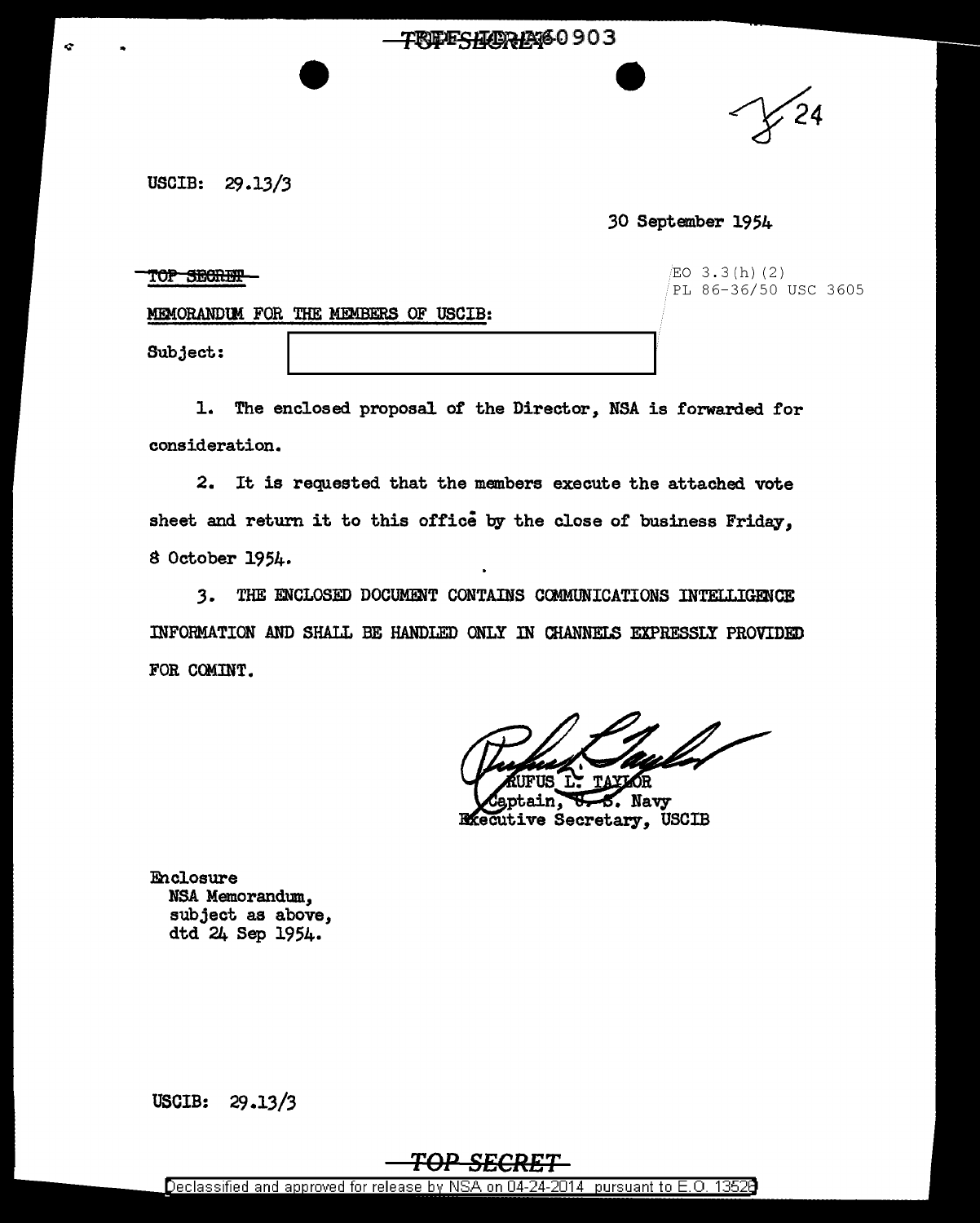

 $2.$ The following proposals, in the order of desirability, are submitted to USCIB for consideration as the U.S. position concerning information and material in the COMINT field which may be made available:

- Nothing be given a.
- $b.$ If necessary, monetary reimbursement
- If necessary, money and communications equipment  $c_{\star}$

The quid pro quo should be held to the minimum consistent  $3.$ with securing the base rights; the release of raw traffic should be considered only if base rights can be secured in no other way. All possible assurances should be obtained from the authorities that they will safeguard all materials received, will not make them available to any other power, and will conceal the. existence of the Agreement with the U.S.

> ICP SECRET CONTROL NUMBER 54-2615A COPY  $\frac{18}{1}$  OF  $\frac{48}{2}$  COPIES<br>PAGE  $\frac{1}{1}$  OF  $\frac{2}{2}$  PAGES

## TOP SECRET